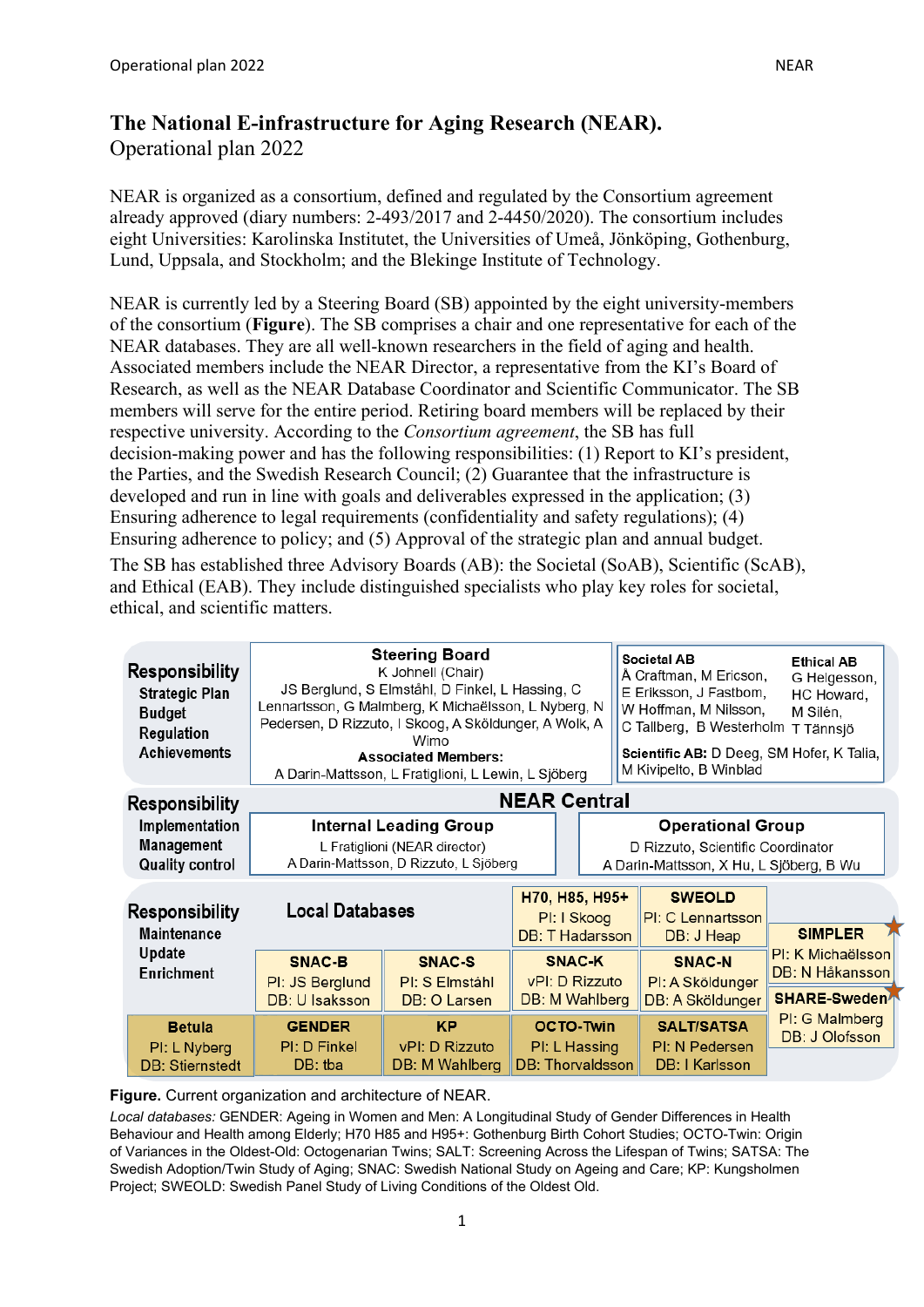SHARE-Sweden (Survey of Health, Ageing and Retirement in Sweden) and SIMPLER (Swedish Infrastructure for Medical Population-Based Life-Course and Environmental Research) are marked with a star as they also are part of other infrastructures. A darker background color is applied for projects with completed follow-up.

*Abbreviations*: AB: Advisory Board, PI: Principal Investigator, DB: Database Manager.

The current organization meets the following requirements: (1) creation of a dynamic database structure in which the original data remain at the local centers to ensure high data quality, (2) creation of a single network portal to receive and distribute queries, aggregate and distribute data, and maintain centralized user logs (NEAR-Central), and (3) promotion of NEAR by increasing the number of national and international users.

## **Primary purpose**

NEAR's purpose is to empower aging research in Sweden by promoting high-quality research and giving substantial added values to the research field. This will contribute to the identification of sustainable intervention strategies for better health and care for older people. To this end, NEAR is harmonizing existing databases from major population-based longitudinal cohorts on health and aging in Sweden, and making project-specific datasets usable and available to the research community as well as public health and private sectors.

## **Planned activities**

The planned activities will achieve the major objectives of NEAR by integrating the local databases in an efficient way while retaining their strength and data quality. The implementation of NEAR is currently ongoing and follows the planned activities without any substantial deviation. The full implementation of NEAR is divided into seven modules that define the activities needed to develop to run the e-infrastructure. Each module includes several tasks, requires staff, and needs a specific budget (for a detailed description of the modules, see the application with diary number: 2017-00639).

| <b>Module 1.</b> Create an organization that will efficiently steer NEAR and ensure the direct |  |
|------------------------------------------------------------------------------------------------|--|
| participation of all the databases involved.                                                   |  |

| <b>Tasks</b> | <b>Description</b>                                                 | <b>Status</b>  | <b>Planned activities for 2022</b>                                                                                                                                       |
|--------------|--------------------------------------------------------------------|----------------|--------------------------------------------------------------------------------------------------------------------------------------------------------------------------|
| Task 1       | Finalize the organizational<br>structure of NEAR.                  | Done           |                                                                                                                                                                          |
| Task 2       | Outline the NEAR policies.                                         | In<br>progress | The OG group is working with the KI<br>legal office for the implementation of a<br>unique Data Transfer Agreement (DTA)<br>and Data Process Agreement (PDA) for<br>NEAR. |
| Task 3       | Finalize the NEAR architecture.                                    | Done           |                                                                                                                                                                          |
| Task 4       | Annual meetings with the SB and<br>biannual meetings with the ABs. | Done           | Meetings with the SB and AB will<br>continue as planned.                                                                                                                 |

Note:

New Board members: In the spring of 2021 Deborah Finkel was elected as the new Principal Investigator (PI) and representative of GENDER, and Anders Sköldunger as the new PI and representative for SNAC-N.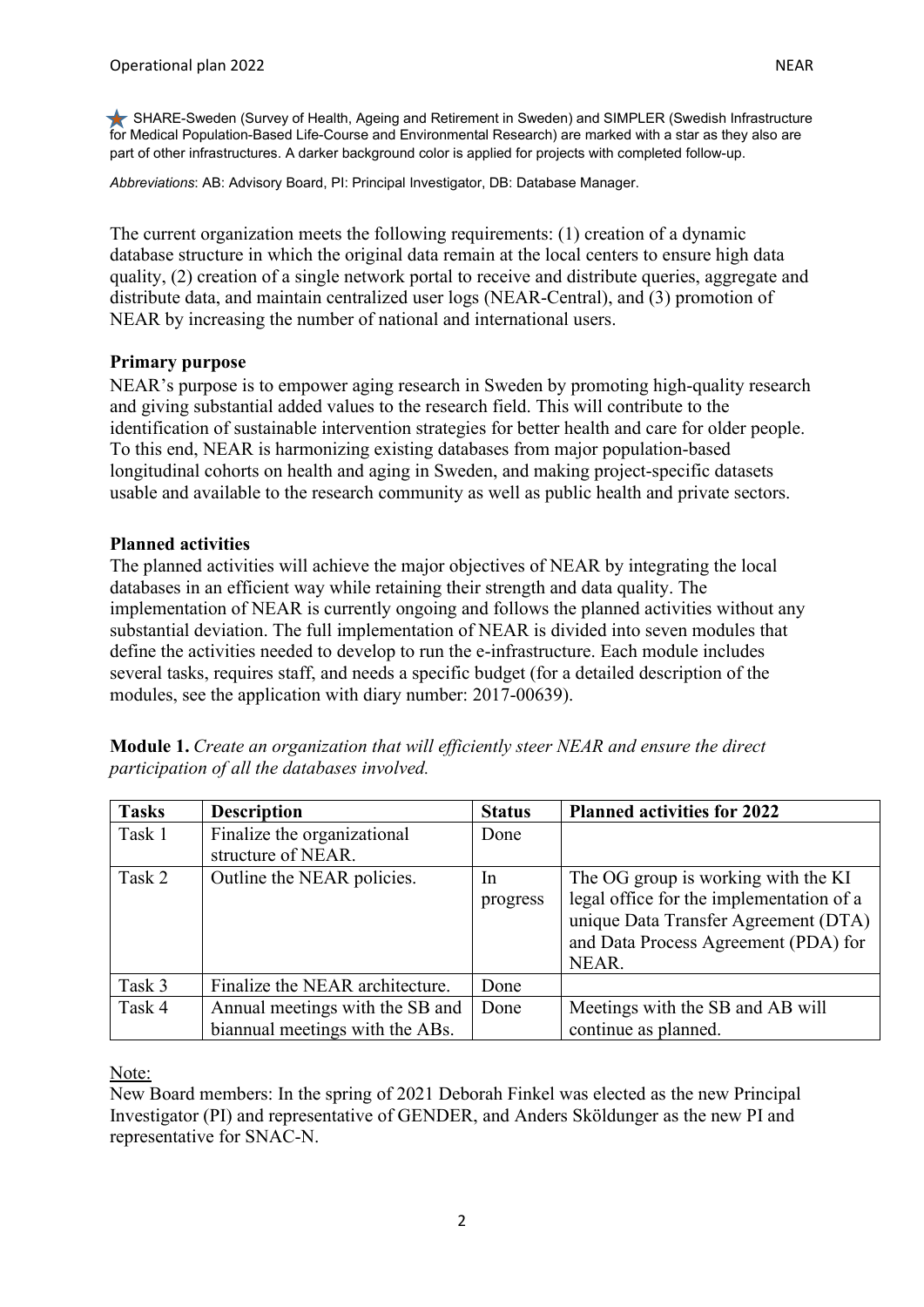New members of the OG: A new NEAR Statistician, Bolin Wu, was hired and started to work for the OG by 11 October. He is replacing Enrico Ripamonti, who left the OG in the summer of 2021.

**Module 2.** *Building a national database with a dynamic design and an architecture that ensures data quality by preserving the autonomy and independence of the local projects. An electronic platform will run the network interface to receive queries, aggregate and distribute data, and maintain centralized logs of NEAR usage.* 

| <b>Tasks</b> | <b>Description</b>                | <b>Status</b> | <b>Planned activities for 2022</b>         |
|--------------|-----------------------------------|---------------|--------------------------------------------|
| Task 1       | Contacts with external supporters | Done          | The collaborations with Maelstrom, the     |
|              | for provision of technical        |               | Swedish National Data Service (SND),       |
|              | support.                          |               | Swedish National Infrastructure for        |
|              |                                   |               | Computing (SNIC), and Swedish              |
|              |                                   |               | University Computer Network                |
|              |                                   |               | (SUNET) will continue as planned.          |
| Task 2       | Finalize the design of the NEAR   | Done          | Maintenance of the NEAR architecture       |
|              | architecture.                     |               | will continue as planned.                  |
| Task 3       | Creation of the NEAR web          | Done          | The data documentation, e-codebook         |
|              | platform for browsing of meta-    |               | and NEAR platform are constantly           |
|              | data.                             |               | being updated.                             |
| Task 4       | User data access via the NEAR     | In            | All data access activities (i.e., variable |
|              | web platform.                     | progress      | search, user queries, data application     |
|              |                                   |               | etc.) will be accessible at the NEAR       |
|              |                                   |               | platform and centralized logs of NEAR      |
|              |                                   |               | usage will be maintained.                  |

**Module 3.** *Documenting the baseline and follow-up information collected in the 15 projects, including data collection procedures, coding, and cleaning. Module 3 is interconnected with Module 2 and provides the basis for Module 4.*

| <b>Tasks</b> | <b>Description</b>          | <b>Status</b> | <b>Planned activities for 2022</b>   |
|--------------|-----------------------------|---------------|--------------------------------------|
| Task 1       | Outline procedures for      | Done          | Newly collected data will be         |
|              | maintenance of the local    |               | documented and presented as planned. |
|              | databases.                  |               |                                      |
| Task 2       | Production of uniform local | Done          |                                      |
|              | metadata and NEAR           |               |                                      |
|              | documentation.              |               |                                      |
| Task 3       | Documentation of existing   | Done          |                                      |
|              | linkage to registry.        |               |                                      |
| Task 4       | NEAR-Register Utilizer Tool | In            | Initial meetings with RUT will take  |
|              | (RUT) interoperability.     | progress      | place.                               |

**Module 4.** *Harmonizing data from the 15 datasets, which cover multidimensional medical, biological, social, and environmental information.*

| <b>Tasks</b><br><b>Planned activities for 2022</b><br><b>Status</b><br><b>Description</b> |
|-------------------------------------------------------------------------------------------|
|-------------------------------------------------------------------------------------------|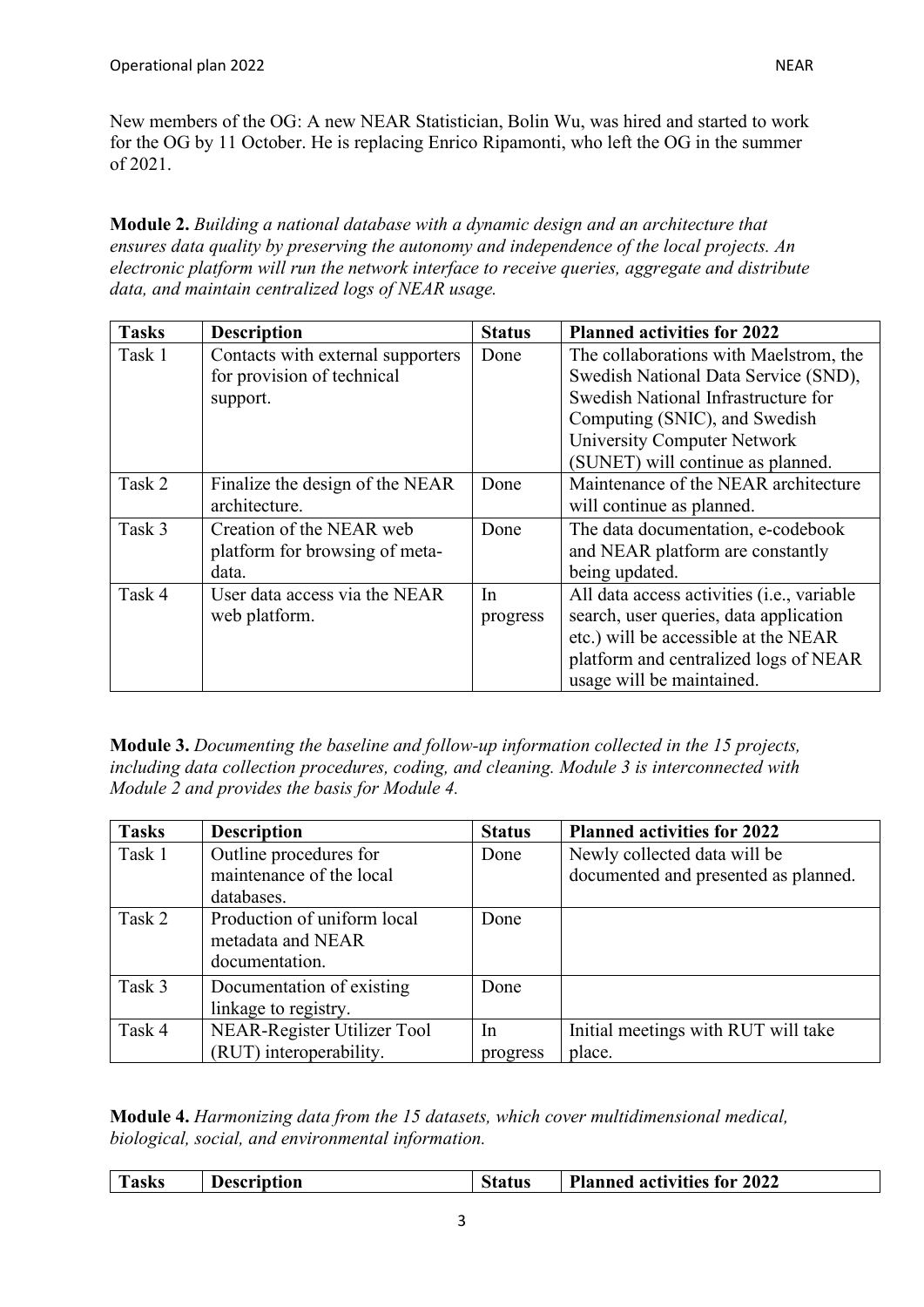| Task 1 | OG training in harmonization. | Done     |                                            |
|--------|-------------------------------|----------|--------------------------------------------|
| Task 2 | Procedures for data           | Done     |                                            |
|        | harmonization.                |          |                                            |
| Task 3 | Harmonization of data and     | In       | To facilitate harmonization of future      |
|        | documentation.                | progress | research projects, basic level             |
|        |                               |          | harmonization for certain core             |
|        |                               |          | variables, e.g., education will be created |
|        |                               |          | and stored in a specific database.         |
|        |                               |          | Harmonized variables will be               |
|        |                               |          | documented and presented as e-             |
|        |                               |          | codebooks on the NEAR platform.            |
|        |                               |          | Harmonization will be an ongoing           |
|        |                               |          | activity that is performed on demand.      |

**Module 5.** *Facilitating access to and pooling of the population-based datasets, which will increase the number of national and international users. This also includes helping users conduct meta-analyses or other integrated methods when harmonization is problematic.*

| <b>Tasks</b> | <b>Description</b>         | <b>Status</b> | <b>Planned activities for 2022</b>        |
|--------------|----------------------------|---------------|-------------------------------------------|
| Task 1       | Development of data access | In            | The SB and the OG are working             |
|              | procedures.                | progress      | together with the KI legal office to      |
|              |                            |               | finalize the data access procedures       |
|              |                            |               | including Data Transfer Agreement         |
|              |                            |               | (DTA), Data Processing Agreement          |
|              |                            |               | (DPA), and Service Agreement (SA).        |
| Task 2       | Provision of user support. | Done          | The OG will continue to provide user      |
|              |                            |               | support to explain data access, resolve   |
|              |                            |               | technical issues, and help users to       |
|              |                            |               | perform harmonization, meta-analyses,     |
|              |                            |               | or analyses of integrated data.           |
| Task 3       | Outline of the NEAR        | In            | Measures will be developed to quantify    |
|              | performance metrics.       | progress      | NEAR's scientific impact in Sweden        |
|              |                            |               | and internationally and to track the use, |
|              |                            |               | impact, and results of the research       |
|              |                            |               | projects using NEAR data.                 |

**Module 6.** *Maintaining and complementing the databases with follow-up data and enriching the existing databases by collecting new data.*

| <b>Tasks</b> | <b>Description</b>                                   | <b>Status</b> | <b>Planned activities for 2022</b>                                                                                                                         |
|--------------|------------------------------------------------------|---------------|------------------------------------------------------------------------------------------------------------------------------------------------------------|
| Task 1       | Maintenance of the local                             | Done          |                                                                                                                                                            |
|              | databases.                                           |               |                                                                                                                                                            |
| Task 2       | Collection of new data and<br>updated documentation. | Ongoing       | Nine databases in NEAR are still<br>ongoing. The PIs and local database<br>managers will continue to ensure that<br>the data collection satisfies the same |
|              |                                                      |               | high standards used in NEAR so far.                                                                                                                        |